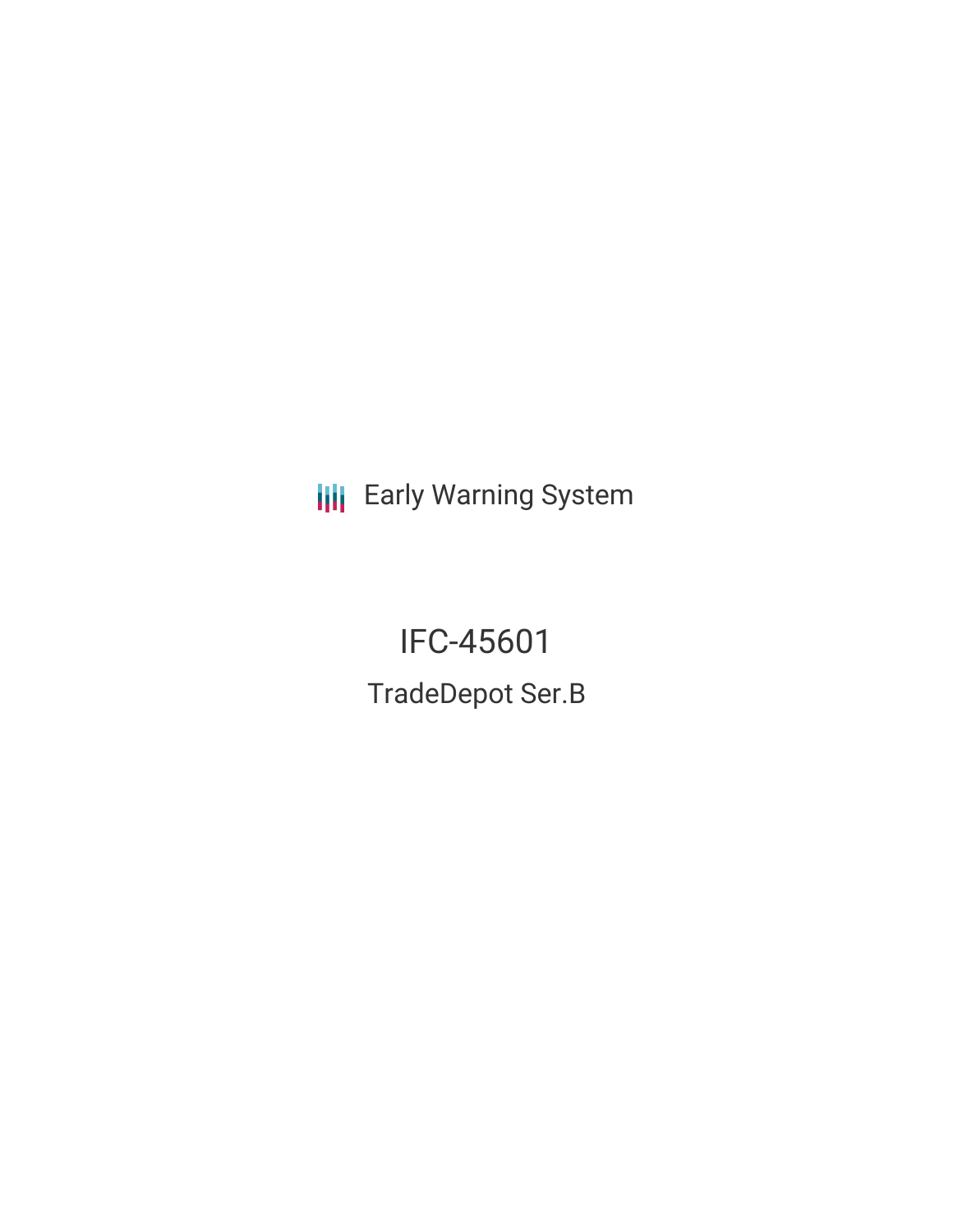

## **Quick Facts**

| <b>Countries</b>               | Nigeria                                 |
|--------------------------------|-----------------------------------------|
| <b>Financial Institutions</b>  | International Finance Corporation (IFC) |
| <b>Status</b>                  | Proposed                                |
| <b>Bank Risk Rating</b>        | B                                       |
| <b>Borrower</b>                | TRADEDEPOT INC                          |
| <b>Sectors</b>                 | Infrastructure                          |
| <b>Investment Type(s)</b>      | Equity                                  |
| <b>Investment Amount (USD)</b> | \$15.00 million                         |
|                                |                                         |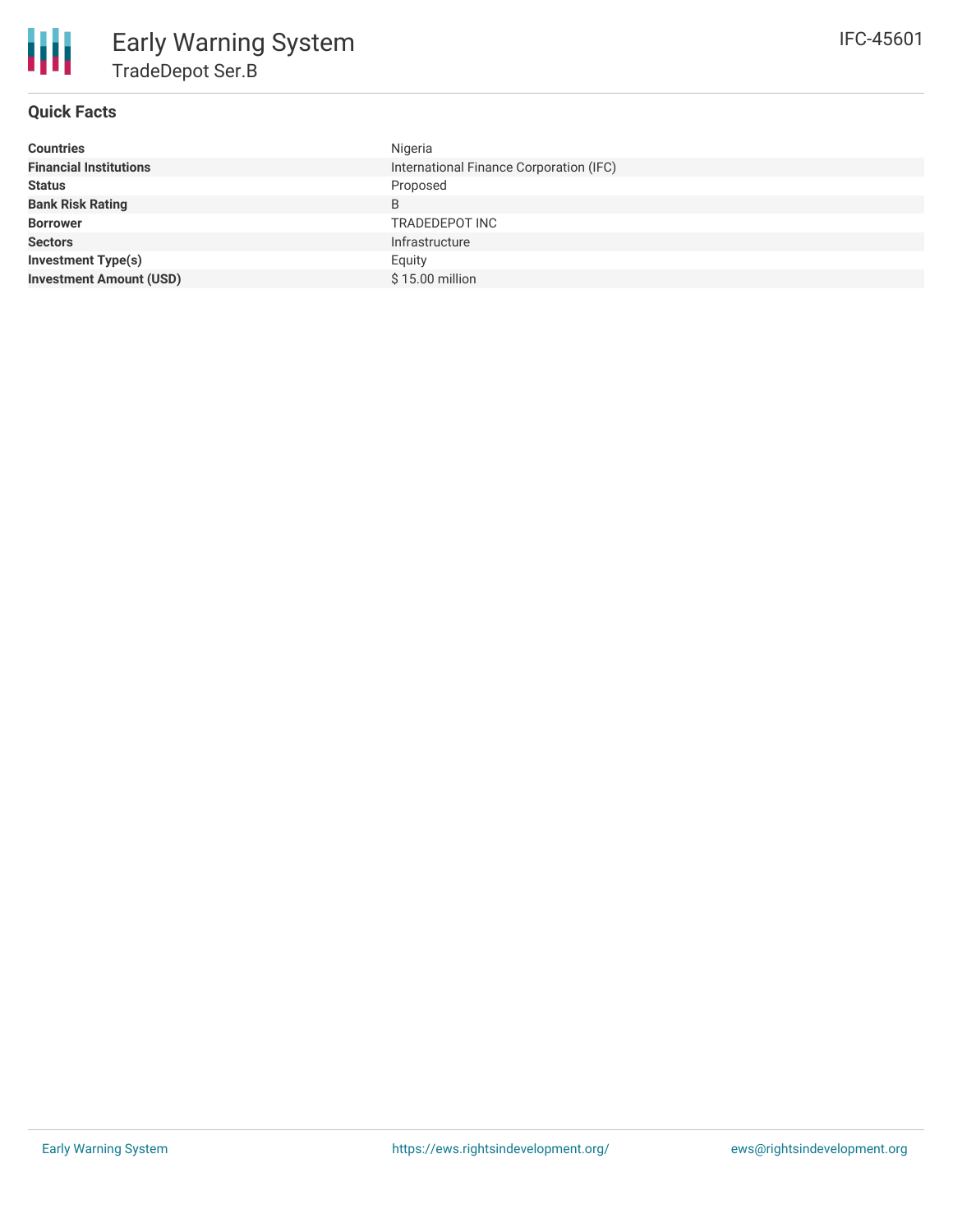

## **Project Description**

TradeDepot Inc. is a retail distribution platform that connects traditional and informal retailers directly to a distribution supply base, with a focus on the fast-moving consumer goods (FMCG) industry. The company oversees distribution from its existing 800 square meter warehouse in Oregun, Lagos, Nigeria, as well as leased space in other warehouses overseen by third parties. Furthermore, deliveries are made by a fleet of approximately 265 vehicles that the company leases from independent fleet owners. The proposed investment is an equity investment in TradeDepot.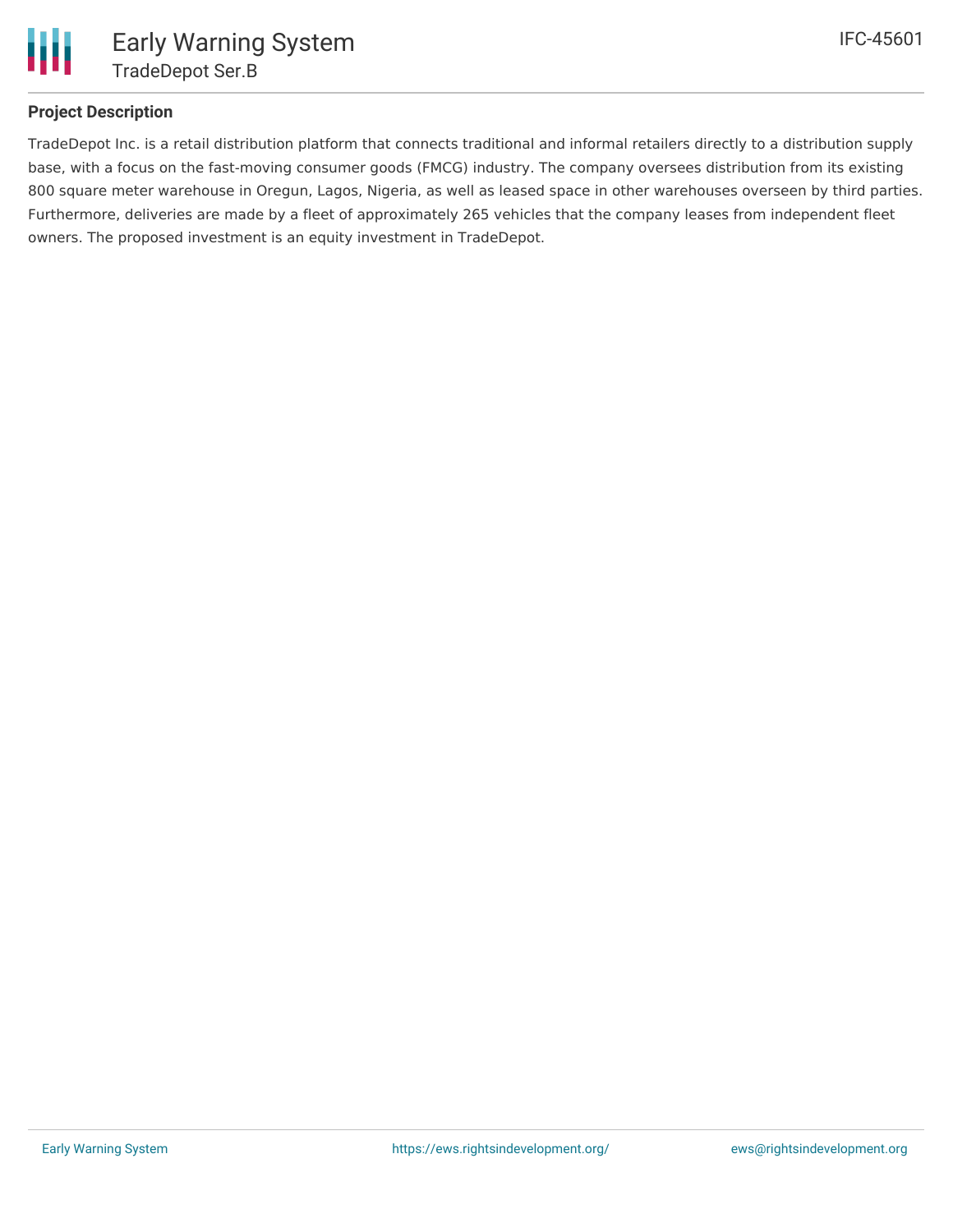## **Investment Description**

• International Finance Corporation (IFC)